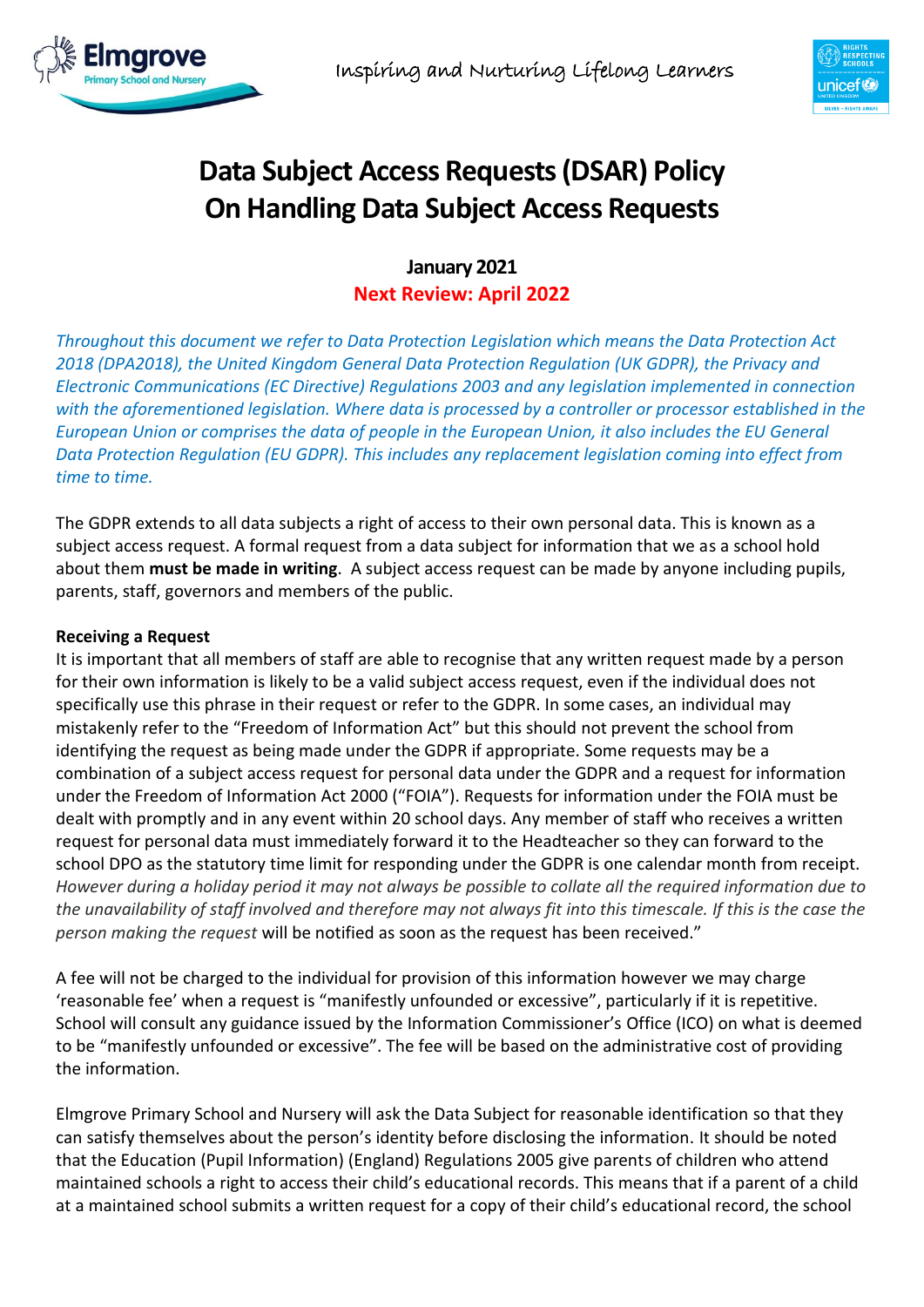





must respond within 15 school days. This is a separate statutory right that parents have aside from the DPA 2018, subject to any court orders which may be in place.

As the Education (Pupil Information) (England) Regulations 2005 do not apply to academies, requests for educational records from parents of children who attend academies must be dealt with under the DPA 2018 (as outlined above). This is without prejudice to the obligation on the academy trust in the Education (Independent School Standards) (England) Regulations 2014 to provide an annual report of each registered pupil's progress and attainment in the main subject areas taught to every parent (unless they agree otherwise in writing).

Following receipt of a subject access request, and provided that there is sufficient information to process the request, an entry will be made in the school's subject access log book, showing the date of receipt, the data subject's name, the name and address of requester (if different), the type of data required (e.g. Student Record, Personnel Record), and the planned date for supplying the information (not more than one calendar month from the request date). Should more information be required to establish either the identity of the data subject (or agent) or the type of data requested, the date of entry in the log will be date on which sufficient information has been provided.

## **Handling Data Subject Access Requests Responsible Department/Person:**

The DPO officer is responsible for the handling of data subject access requests made to Elmgrove Primary School and Nursery. Once received, they or the Headteacher will investigate and respond to the request accordingly, taking into account the requirements of the GDPR.

# **Responsibilities of All Other Employees:**

The DPO is solely responsible for responding to all data subject access requests received by the school. All other employees are prohibited from responding to any data subject access request and for the purposes of this policy are defined as "unauthorised employees".

In the event that a data subject access request is received by an unauthorised employee, details of the request and any accompanying documents are to be forwarded to the Headteacher who will forward to [dpo@elmgrove.harrow.sch.uk.](mailto:dpo@elmgrove.harrow.sch.uk) It is essential that requests are forwarded on the day of receipt. When forwarding details of the request received, employees are required to use the form annexed to this policy.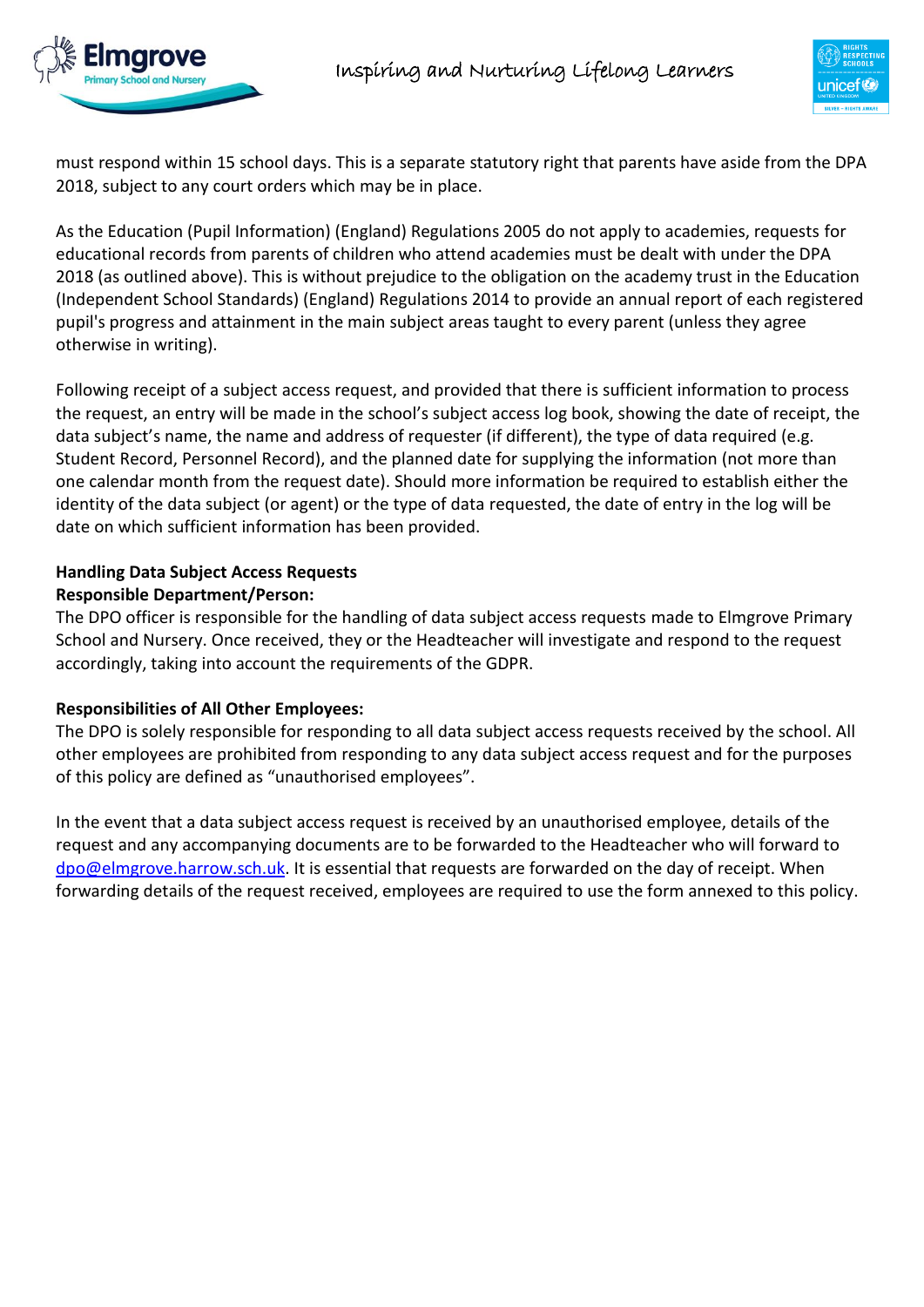



## **ANNEX 1 – Notification of DSAR Form**

*Please complete this form with details of the request received and forward it to [name of responsible department/person] via [email address]. Please ensure that any supporting or relevant documents are also attached.*

| Name of the requesting data subject  |  |
|--------------------------------------|--|
|                                      |  |
|                                      |  |
|                                      |  |
| Date of the request                  |  |
| (Please provide the date the request |  |
| was made by the data subject)        |  |
| Date of receipt of the request       |  |
| (Please provide the date you         |  |
| received or became aware of the      |  |
| request)                             |  |
| Contact details provided by the data |  |
| subject                              |  |
|                                      |  |
| Details of the request (please       |  |
| provide details of what the data     |  |
| subject is requesting)               |  |
| Method by which the request was      |  |
|                                      |  |
| made (e.g. email, telephone, social  |  |
| media)                               |  |
| Preferred method of communication    |  |
| stated by the data subject           |  |
| Any additional information           |  |
| (Please provide any additional       |  |
| information that may assist in the   |  |
| handling of the request e.g. any     |  |
|                                      |  |
| special needs of the data subject)   |  |
| Name and department of the           |  |
| receiver of the request              |  |
|                                      |  |
| Should more information be           |  |
| required, please provide contact     |  |
| details via which you may be         |  |
| contacted to further discuss the     |  |
| request                              |  |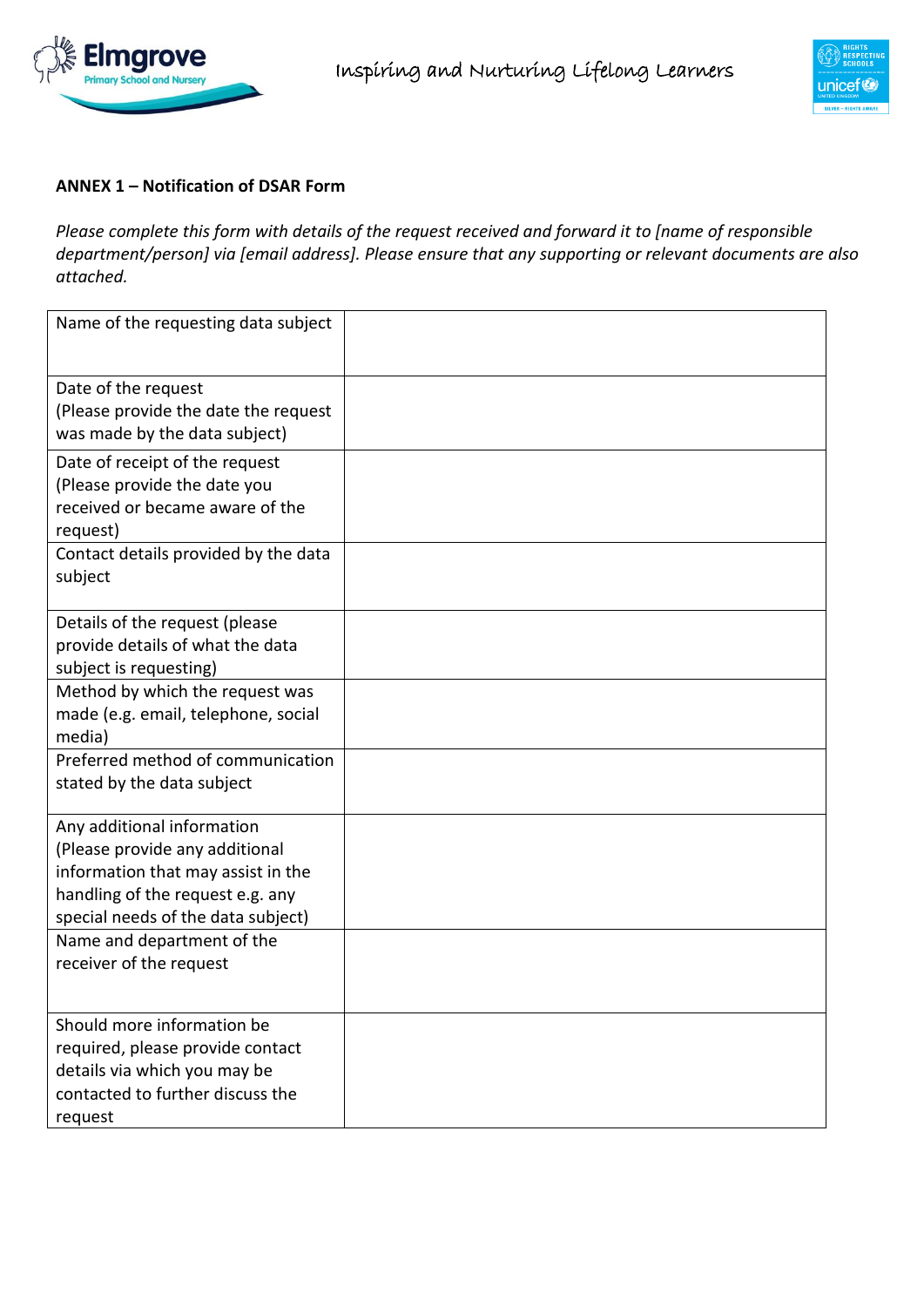



# **Annex 2 - Data Subject Access Request Form**

Article 15 of the EU General Data Protection Regulation (Regulation (EU) 2016/679) (GDPR) grants you the right to access your personal data, if any, held by Elmgrove Primary School and Nursery. Please complete this form if you wish to make a request in relation to your personal data. Information on our Privacy Policy is available at: https://www.elmgrove.harrow.sch.uk/performance/gdpr

**NOTE:** This is not a mandatory form – Subject Access Requests made in other formats will also be accepted but this form is designed to help you in providing us with the information we need to deal with your request and speed up the process.

# **Subject Access Request Guidance**

(Please read before filling in the Subject Access Request Form)

## **Which sections should I complete?**

| Sections 1, 2, 3 and 4 | <b>Data Subject Details</b>                                                                                                                                                                                                                                                            |  |  |  |
|------------------------|----------------------------------------------------------------------------------------------------------------------------------------------------------------------------------------------------------------------------------------------------------------------------------------|--|--|--|
|                        | Should be completed for ALL applications.                                                                                                                                                                                                                                              |  |  |  |
| Sections 5, 6 and 7    | Representative Details and Authority to Release Information to a<br>Representative:                                                                                                                                                                                                    |  |  |  |
|                        | Should only be completed if the application is being made by a<br>representative (i.e. someone other than the data subject themselves).                                                                                                                                                |  |  |  |
| Sections 2             | Proof of the applicant's identity:                                                                                                                                                                                                                                                     |  |  |  |
|                        | If you do not have any of the forms of identity listed, we may in<br>exceptional circumstances accept alternatives for consideration.<br>(Current employees and pupils, you may visit the school office to<br>confirm verification of your identity by an authorised member of staff). |  |  |  |
| Sections 6             | Proof of the representative's identity:                                                                                                                                                                                                                                                |  |  |  |
|                        | If you do not have any of the forms of identity listed, we may in<br>exceptional circumstances accept alternatives for consideration.                                                                                                                                                  |  |  |  |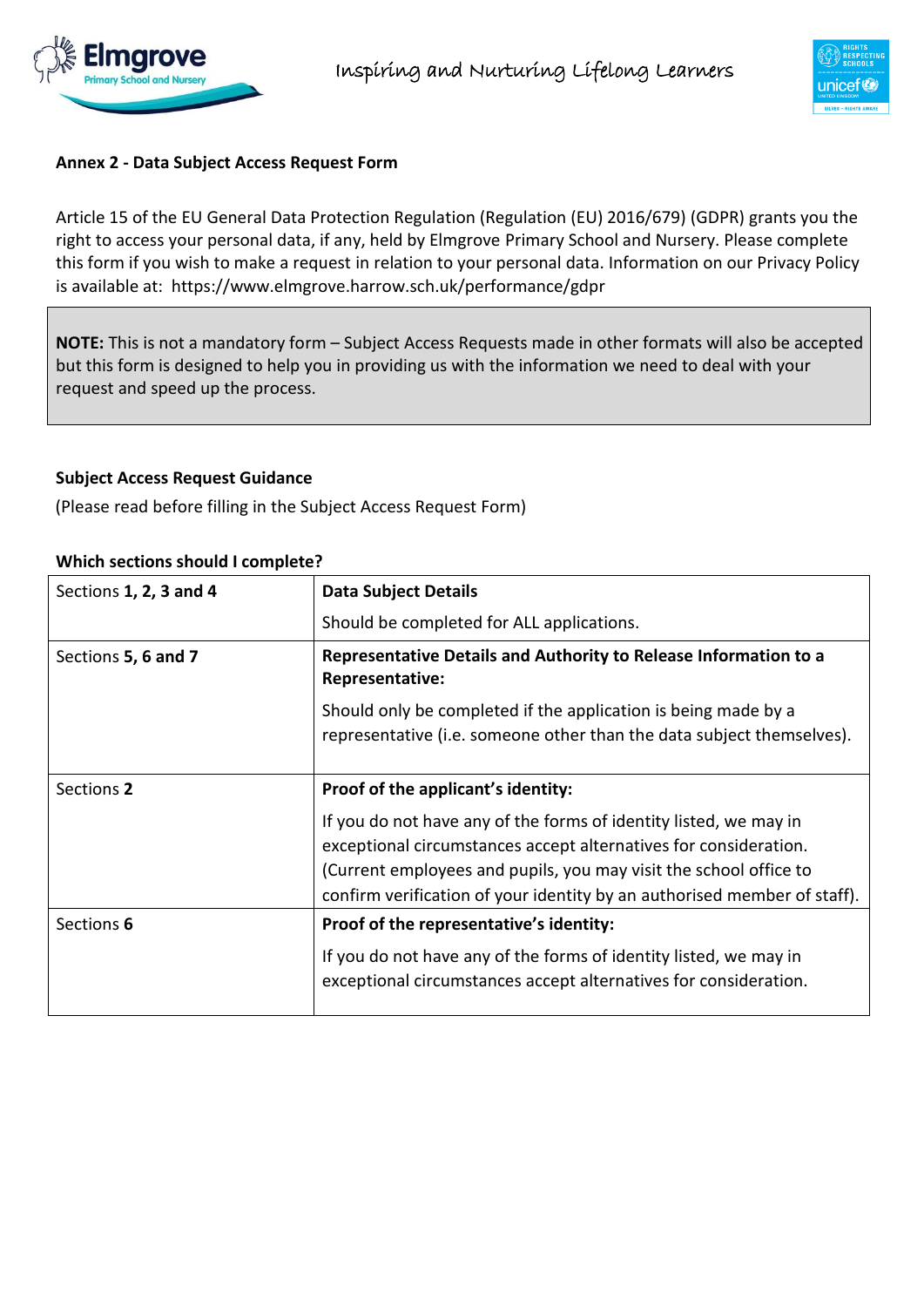



# **General Information**

#### How long will it take to get my data

Once we are satisfied that you meet the criteria for disclosure of data under the General Data Protection Regulation, and have provided sufficient information for us to confirm your identity and accept your application for processing, you should receive a response within one calendar month from that date. *However during a holiday period it may not always be possible to collate all the required information due to the unavailability of staff involved and therefore may not always fit into this timescale. If this is the case the person making the request will be notified as soon as the request has been received."*

However, in certain circumstances, the GDPR allows us to extend that deadline depending on the complexity of your request. We will advise you within one month if we need to extend the response deadline. This is in accordance with article 12(3) of the GDPR, and will be the case where the request is complex.

Records may be held in several different locations in paper and electronic formats. If you only require specific information and you clearly state what that is – for example a specific document or IT-only data – then you are likely to get a quicker response.

#### Cost

In most cases we will not charge a fee to comply with a Subject Access Request. However, where the request is manifestly unfounded or excessive we may charge a "reasonable fee" for the administrative costs of complying with the request.

Sending your completed form Please send your completed form and proof of ID to:

Data Protection Officer: Elmgrove Primary School and Nursery. Kenmore Avenue, Harrow HA3 8LU

Or you may send online using the contact form available to dpo@elmgrove.harrow.sch.uk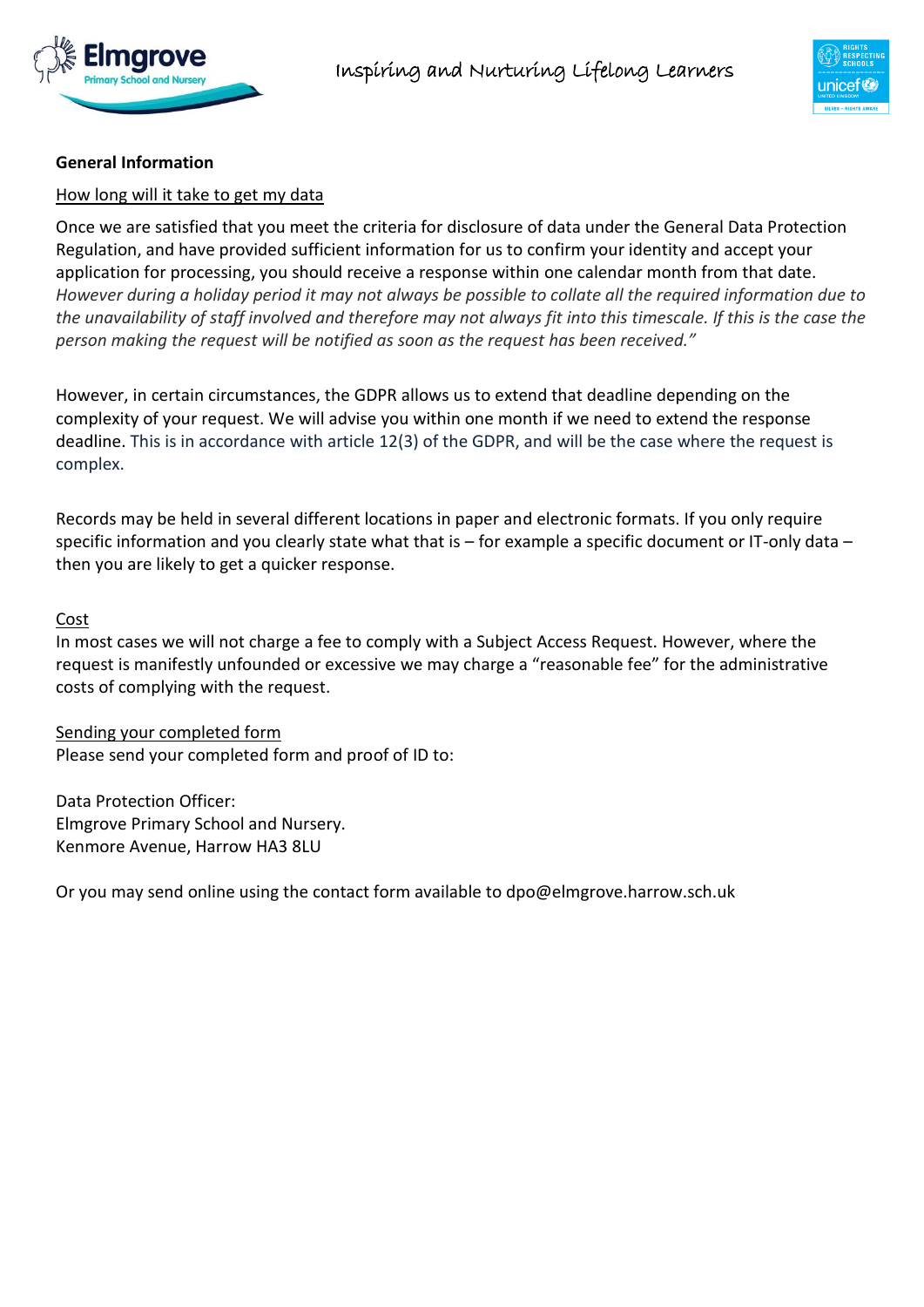



# **Section 1 – Data Subject's Details**

#### **Please provide the information in the space provided below.**

We will only use the information you provide on this form to identify you and the personal data you are requesting access to, and to respond to your request.

| Title (please tick)                  | Mr | ப        | <b>Mrs</b> | $\Box$ | <b>Miss</b> | □ | Ms       | $\mathbf{L}$ | <b>Other</b>                       | $\Box$ |
|--------------------------------------|----|----------|------------|--------|-------------|---|----------|--------------|------------------------------------|--------|
| <b>Surname</b>                       |    |          |            |        |             |   |          |              |                                    |        |
| First name(s)                        |    |          |            |        |             |   |          |              |                                    |        |
| Date of birth                        |    |          |            |        |             |   |          |              |                                    |        |
| <b>Address</b>                       |    |          |            |        |             |   |          |              |                                    |        |
| <b>Address</b>                       |    |          |            |        |             |   |          |              |                                    |        |
| City / County                        |    |          |            |        |             |   |          |              |                                    |        |
| Postcode                             |    |          |            |        |             |   |          |              |                                    |        |
| <b>Telephone (daytime)</b>           |    |          |            |        |             |   |          |              |                                    |        |
| <b>Email address</b>                 |    |          |            |        |             |   |          |              |                                    |        |
| <b>Relationship to</b><br>the School |    | Employee | ப          | Pupil  |             | ப | Supplier |              | Other<br>$\mathsf{L}^{\mathsf{T}}$ | $\Box$ |

#### **Section 2 - Requests Proof of Data Subject's Identity**

We will require proof of your identity before we can respond to your request. In order to prove the applicant's identity, we need to see copies of two pieces of identification, one from list A and one from list B below. Please indicate which ones you are supplying.

#### **Please DO NOT send an original passport, driving licence or identity card**

| List A (photocopy of one from below)                              | List B (photocopy of one from below)                               |  |  |  |
|-------------------------------------------------------------------|--------------------------------------------------------------------|--|--|--|
| Identification that clearly shows your name<br>and date of birth. | Documentation that clearly shows your name and<br>current address. |  |  |  |
| Passport/Travel Document                                          | A Council Tax bill                                                 |  |  |  |
| Photo driving license                                             | Utility bill showing current home address                          |  |  |  |
| Foreign National Identity Card                                    | Bank Statement or Building Society Book                            |  |  |  |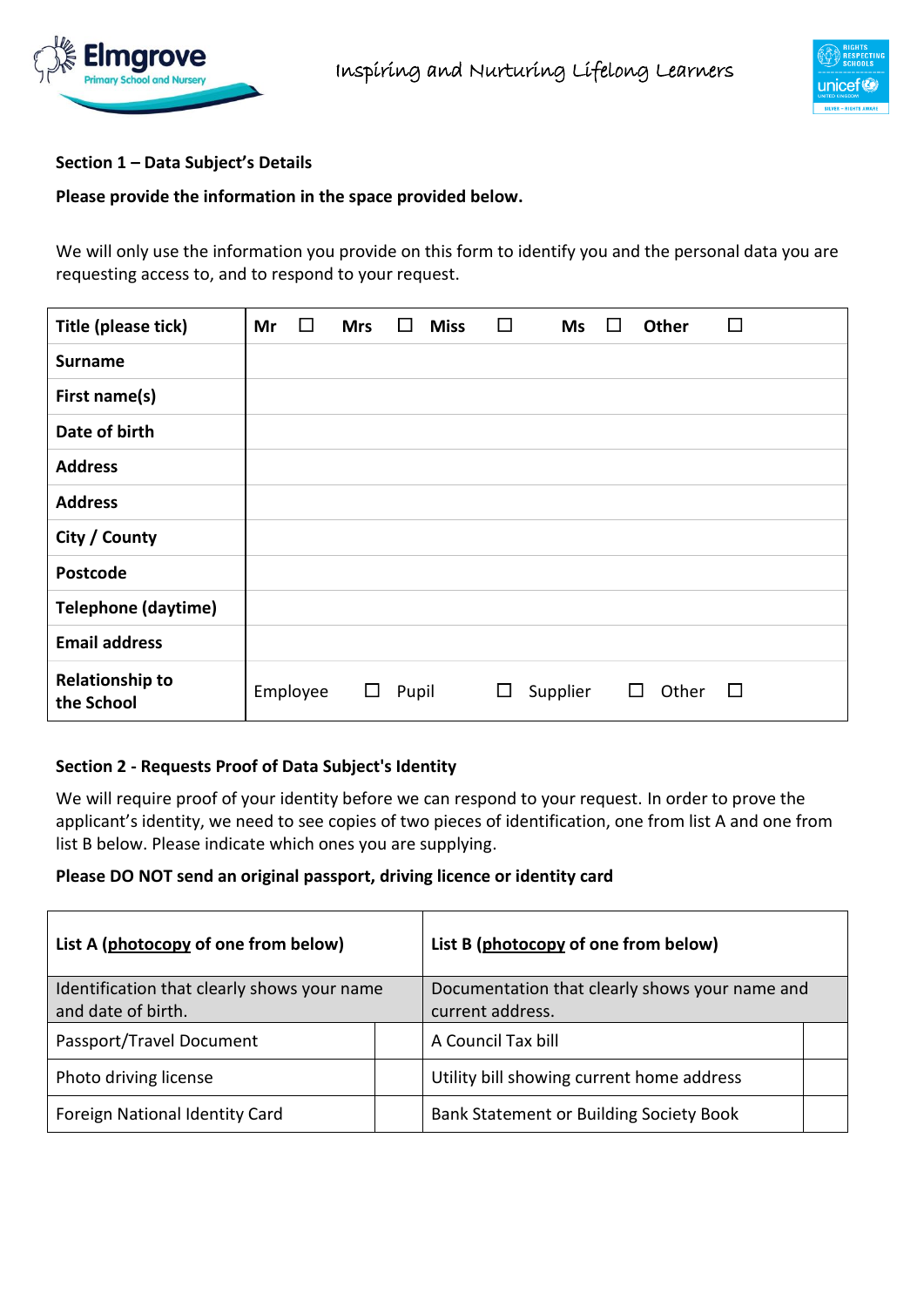



# **We reserve the right to refuse to act on your request if we are unable to identify you.**

If you do not have any of these forms of identification available, please contact our DPO for advice on other acceptable forms of identification: dpo@elmgrove.harrow.sch.uk. Or if you are currently an employee or pupil at Elmgrove Primary School and Nursery, you may visit the school office to confirm verification of your identity by an authorised member of staff.

## **Section 3 – Information Requested**

So that we can locate the data you require efficiently, please answer the following questions to the best of your knowledge. Please continue on a separate sheet if necessary. The Information Commissioner has stated that as much information as possible should be provided to assist with tracing a data subject's information.

**Please tell us as much as you can about the information you are requesting about.**

**For example, if you are requesting access to your personal data which might be in an email or document, it helps in our search to know who might have written it, when and to whom the information might have been sent, and where it may be stored.**

**Period attended/worked at Elmgrove Primary School and Nursery**:

**From \_\_\_\_\_\_\_\_\_\_\_\_\_\_\_\_\_\_\_\_\_\_\_ To \_\_\_\_\_\_\_\_\_\_\_\_\_\_\_\_\_\_\_\_\_\_\_**

**Specific period, which you request access to the data (complete if different from the period of attendance):**

**From \_\_\_\_\_\_\_\_\_\_\_\_\_\_\_\_\_\_\_\_\_\_\_ To \_\_\_\_\_\_\_\_\_\_\_\_\_\_\_\_\_\_\_\_\_\_\_**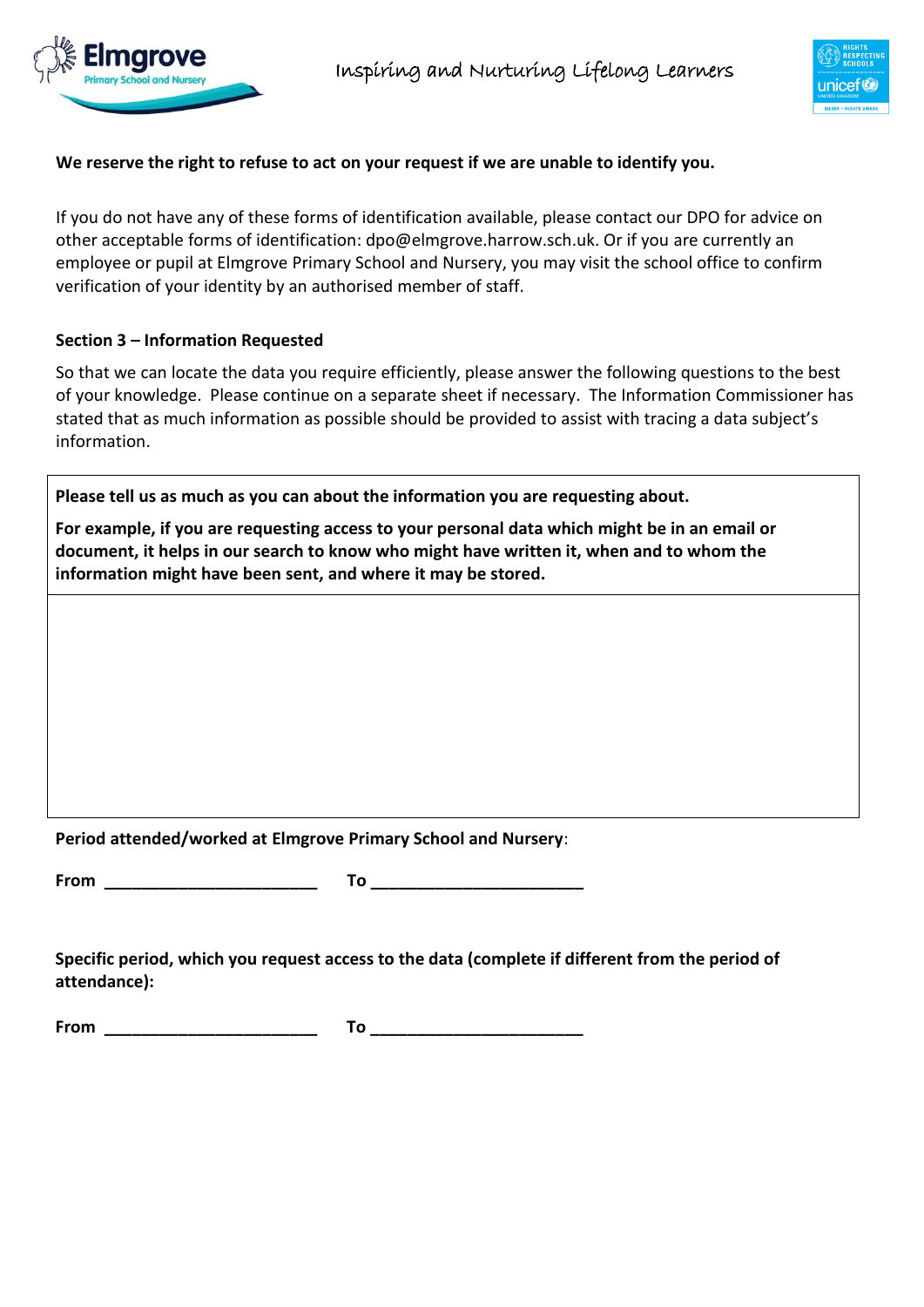



## **Section 4 - Declaration**

This form must be signed by you (the Data Subject).

I request a copy of the relevant personal data that are held by **Elmgrove Primary School and Nursery**: relating to information provided above. I confirm the information supplied is correct and I declare that I am the individual as indicated above.

**Signed \_\_\_\_\_\_\_\_\_\_\_\_\_\_\_\_\_\_\_\_ Date \_\_\_\_\_\_\_\_\_\_\_\_\_\_\_\_\_\_\_\_**

#### **Section 5 - Requests Made on the Data Subject's Behalf**

Please complete this section of the form with your name and contact details if you are acting on the data subject's behalf.

| <b>First and last name</b>  |  |
|-----------------------------|--|
| <b>Company name</b>         |  |
| <b>Address and Postcode</b> |  |
| Date of birth               |  |
| <b>Telephone number</b>     |  |

#### **Section 6 - Proof of the Representatives Identity**

We require proof of your identity before we can respond to your access request. In order to prove the representative's identity, we need to see copies of two pieces of identification, one from list A and one from list B below. Please indicate which ones you are supplying.

#### **Please DO NOT send an original passport, driving licence or identity card**

| List A (photocopy of one from below)                              | List B (photocopy of one from below)                               |                                           |  |  |
|-------------------------------------------------------------------|--------------------------------------------------------------------|-------------------------------------------|--|--|
| Identification that clearly shows your name<br>and date of birth. | Documentation that clearly shows your name<br>and current address. |                                           |  |  |
| Passport/Travel Document                                          |                                                                    | A Council Tax bill                        |  |  |
| Photo driving licence                                             |                                                                    | Utility bill showing current home address |  |  |
| Foreign National Identity Card                                    |                                                                    | Bank Statement or Building Society Book   |  |  |